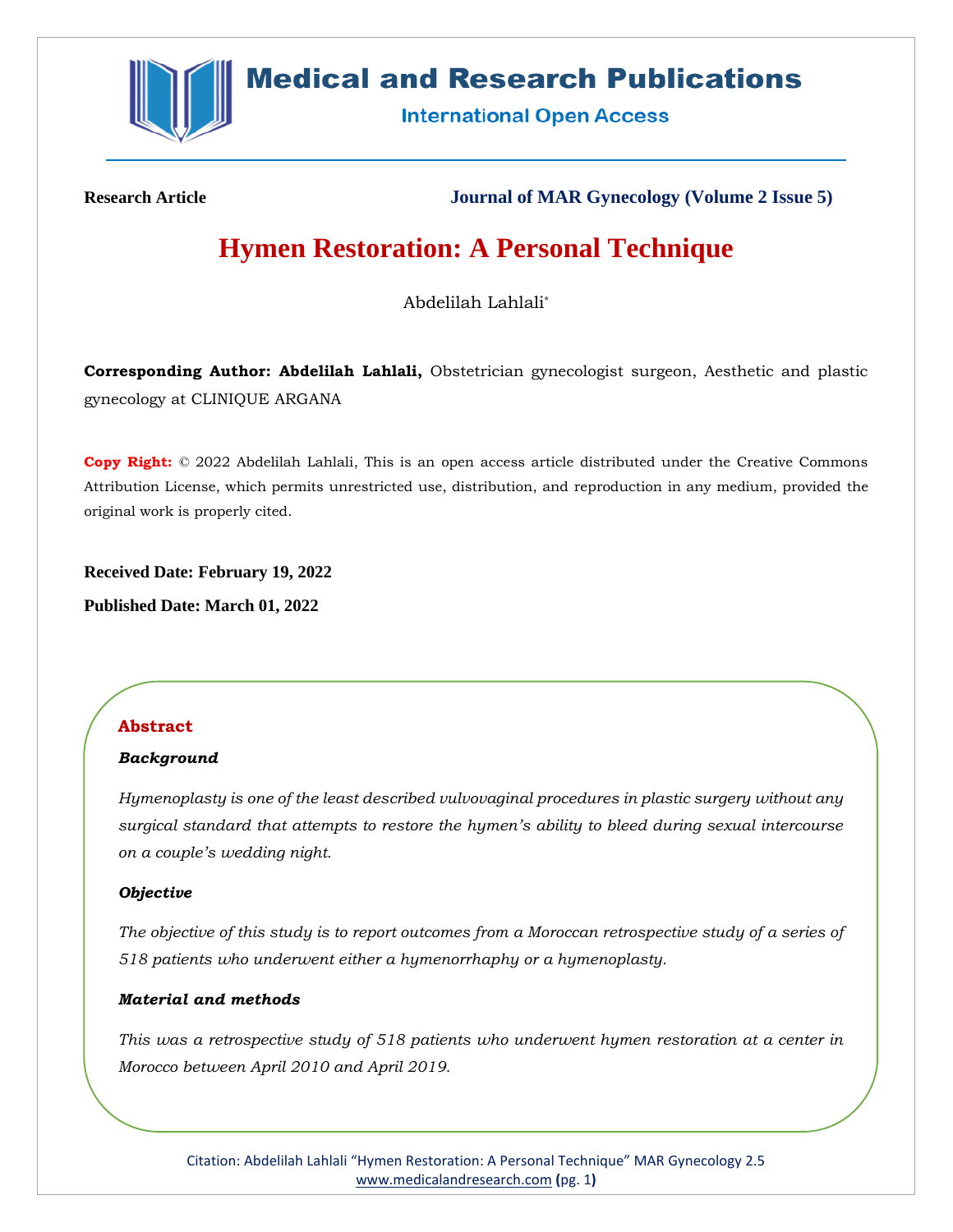*The data were collected according to the requirements of the center through pre- and postoperative consultations, post-coital after the wedding night or by telephone.* 

#### *Hymenorrhaphy*

*The procedure consisted of suturing the edges of the hymen remnants using Vicryl 5-0, leaving a small opening in the newly reconstructed hymen.* 

#### *Hymenoplasty*

*Two techniques Hymenal Flap Hymenoplasty (HLH) and Vaginal Flap Hymenoplasty (HLV) are used depending on the presence or absence of hymen remnants.* 

#### *Results*

*A total of 518 patients were underwent hymen restoration,*

*including 42% hymenorrhaphies, 58% hymenoplasties, 39% HLH, and 19% HLV. The average age of the patients was 32 years.* 

*Of the 227 women who underwent a hymenorrhaphy, no failure was reported, and all the patients who had sexual intercourse within 15 days of the procedure experienced vaginal bleeding.* 

*Of the 99 hymenoplasties using vaginal flaps, only one failure was reported* 

#### *Conclusion*

*The techniques used in our cohort are safer and the complications are minor with total satisfaction of patients.* 

*Key word: Hymenoplasty, hymenorrhaphy, Hymen,*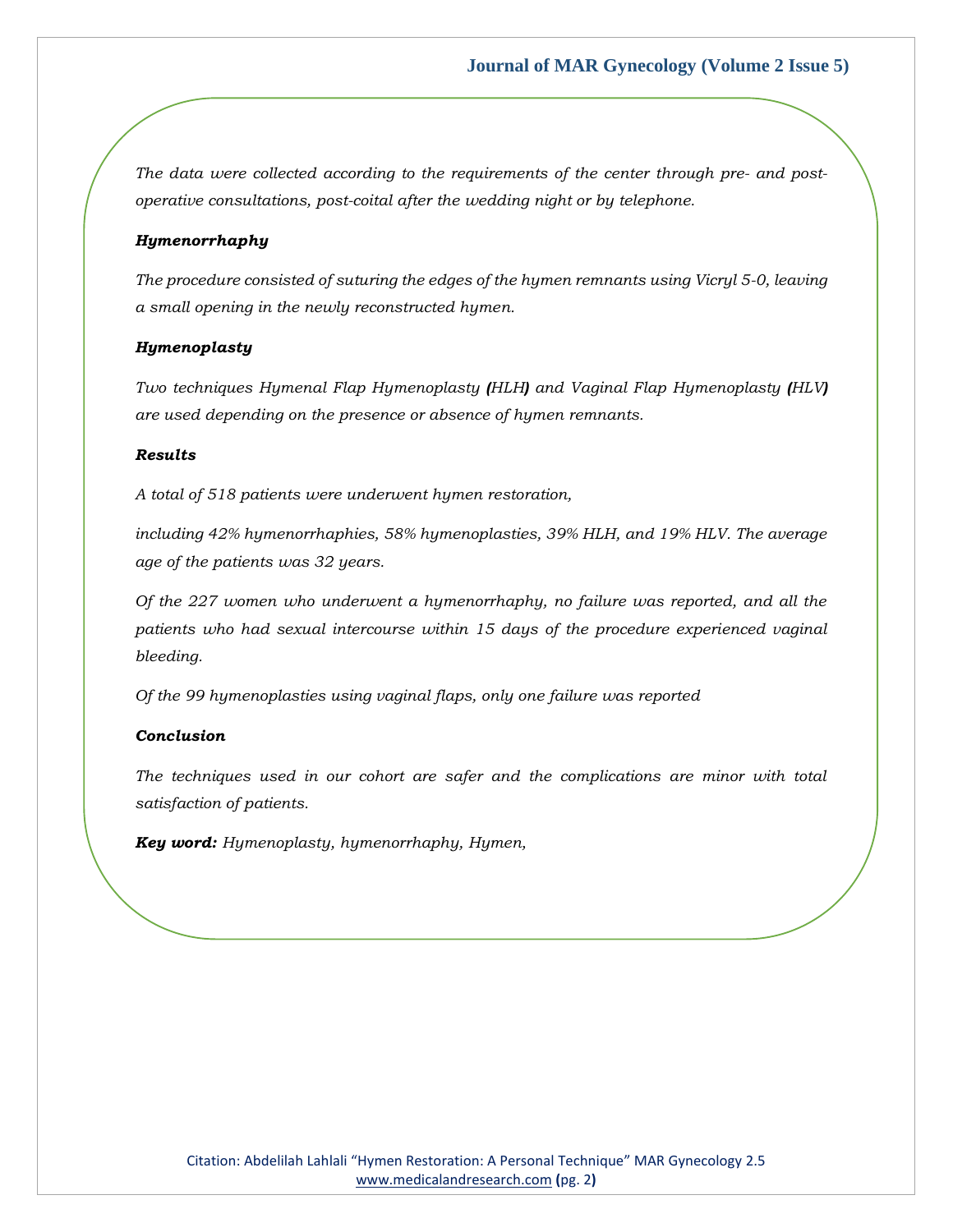#### **Introduction**

Sex before marriage is socially and religiously unacceptable in certain cultures, as it reflects a feeling of shame and dishonor, with serious consequences that can lead to rejection, divorce or even murder or suicide. **(**1,2**)**

Selma, a 27-year-old woman, knows it: her marriage is based on a lie. "But it is better to lie than to suffer the chouha," she retorted. According to her, the chouha **(**"humiliation," in native Arabic**)** is what Moroccan women who have had sexual intercourse before marriage face.3

"I know many women who have been beaten or repudiated because they did not bleed during their wedding night." **(**3**)**

Virginity is therefore traditionally associated with the integrity of the hymen and the loss of blood on the evening of a couple's wedding. Consequently, virginity has social, religious, and moral implications.4 It is acceptable that a woman who has never had sex has an intact hymen. According to the dictionary, the term "virgin" means that a person has never had sex.

"It is one of the superstitious beliefs of the human mind to have imagined that virginity could be a virtue." **(**Voltaire**)**

"Virginity is girls' greatest treasure, but it is challenging to keep a treasure for which all men have the key for a long time." **(**Marshal of Bassompierre**)**

"Women are undoubtedly angels, but the hymen is the devil." Quote from George Gordon Byron **(**1788- 1824**)**.

The hymen is a membrane that partially closes the external vaginal orifice. Until now, several myths have been suggested regarding the anatomy of the hymen, but these are mostly based on dogmas and a lack of scientific knowledge. Nowadays, it is still socially important for a woman to prove her virginity by bleeding during intercourse—a belief that seems difficult to extinguish. From rudimentary subterfuge to genital cosmetic surgeries, "Chinese" artificial hymens, some means have nevertheless been developed to make the management of female sexuality less burdensome and to mitigate the tragic consequences of a possible transgression. **(**5**)**

Several alternative practices to restore virginity have existed as far back the 15th century, as confirmed in the writings of the Egyptian theologian, Jalâladdîn Suyûti, who listed nine artifices that can simulate the flow of virginal blood. **(**3**)**

Described in 16th and 17th century European literature as the "mending of lost virginity," hymen reconstruction surgeries have gained traction and visibility over the past decades. Under the term hymenorrhaphy and hymenoplasty, two surgical procedures are currently used to reconstruct an "intact" hymen to ensure that the bride bleeds on the night of her wedding.5 Hymenoplasty is thus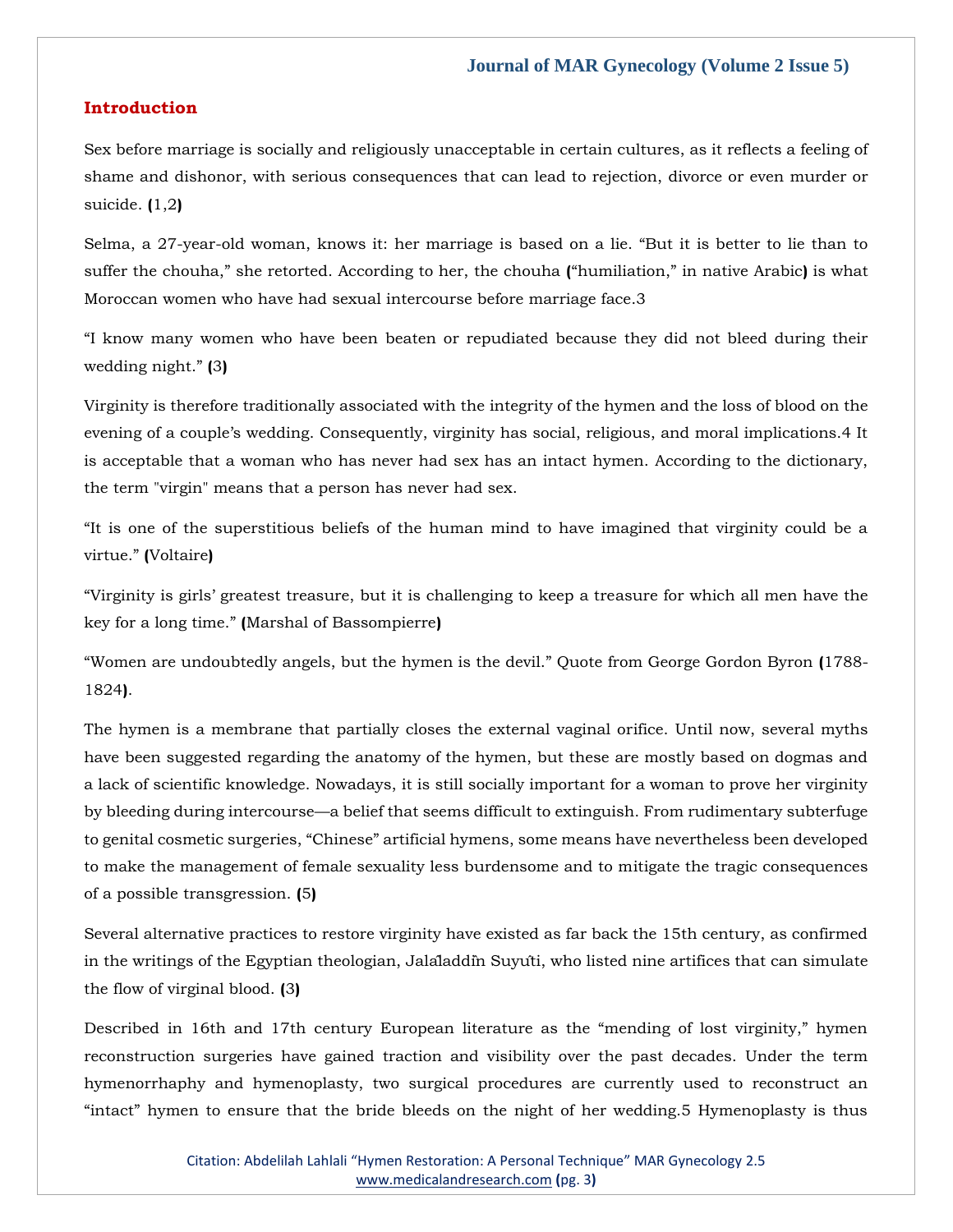performed not only for cultural and religious reasons, but also for social status and interpersonal relationships. **(**4**)**

Hymenoplasty, or the surgical restoration of the hymen, is one of the least described vulvovaginal procedures in plastic surgery without any surgical standard that attempts to restore the hymen's ability to bleed during sexual intercourse on a couple's wedding night. **(**6,7**)** Moreover, in some cultures it is typical to display the bloodstained nuptial sheet as proof of the bride's virginity.6 In some areas, a certificate of virginity may be requested from a physician. **(**8**)**

Although controversial from an ethical and social perspective, hymenorrhaphy is now offered in many countries **(**9**)** and its demand is increasing in Western countries, especially after successive waves of immigration.

"According to the BBC, hymenoplasty has gained popularity in recent years, especially among young women. Private clinics that offer the procedure, which is legal in the United Kingdom, do not collect data on the number of women who have undergone the procedure, but it is estimated that approximately 9,000 women searched for the procedure on Google in 2019. Mohammad Masood, director of MAS Gynecology Clinic in London, said in the British Daily Metro that the number of women seeking the procedure had quadrupled compared to the previous six years."

It is challenging to find official data on the number of hymenoplasties performed in the Maghreb. In a study conducted by a Tunisian psychoanalyst, it was estimated that 20% of young Tunisian women were true virgins and that 75% were "medically assisted virgins."3 According to other sources, "Young women who care less about this phenomenon before marriage represent only 5% of Algerian girls. Approximately 20% were estimated to be real virgins and more than three- quarters were thought to be "medically assisted virgins". The data are similar to those reported in Morocco.

As the technique of hymenoplasty is not taught,2 and given the paucity of papers on the technique, this article highlights findings from a Moroccan retrospective study of a series of 518 patients who underwent either a hymenorrhaphy **(**which is the temporary restoration of the hymen**)** or a hymenoplasty **(**which is the final restoration of the membrane**)**. The objective is to demonstrate that the techniques used are safer and the complications are rare, with total patient satisfaction.

## **Materials and Methods**

This was a retrospective study of 518 patients who underwent hymen restoration at a center in Morocco between April 2010 and April 2019.

The data were collected according to the requirements of the center through pre- and post-operative consultations, post-coital after the wedding night or by telephone.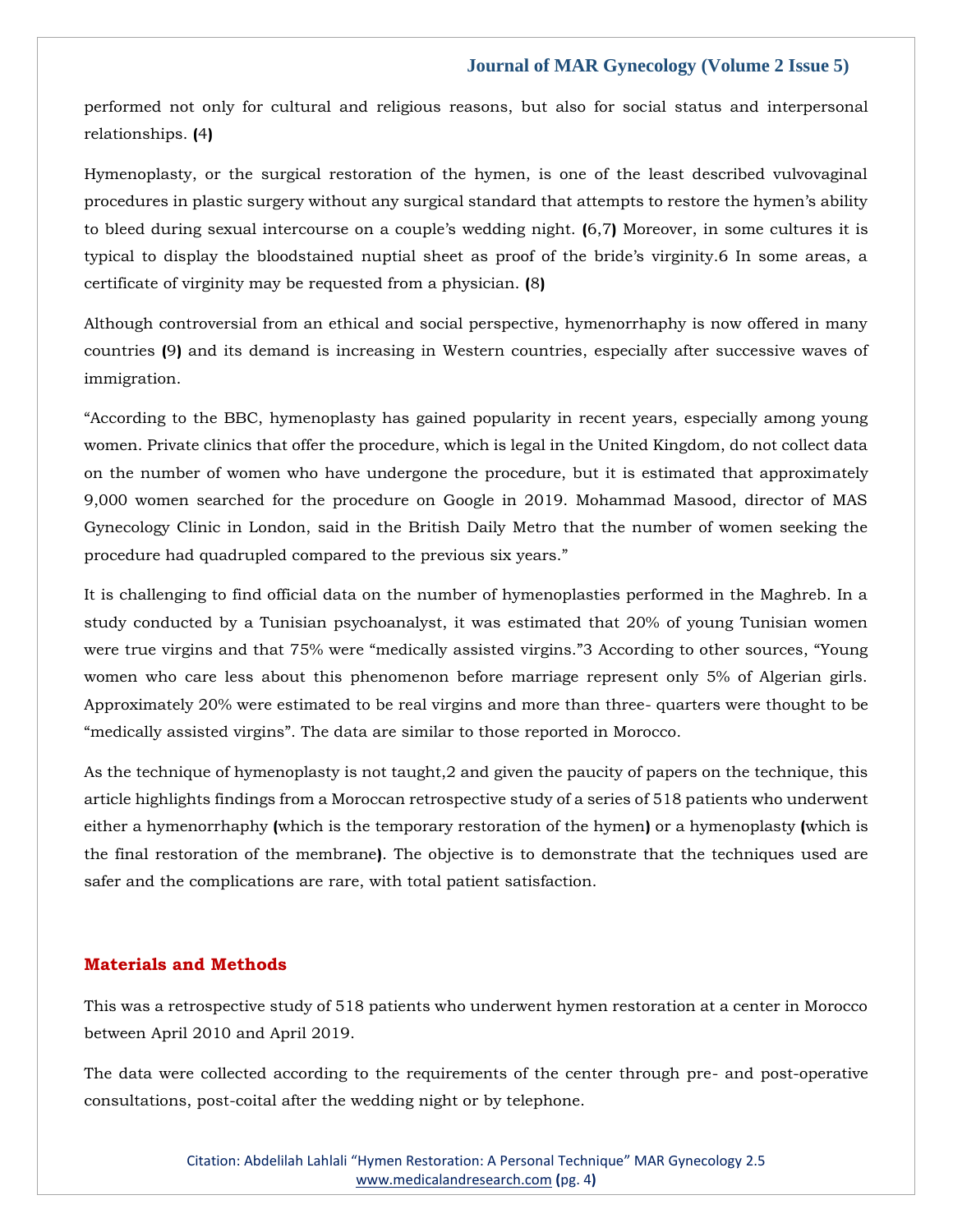All the patients were invited for a checkup within 15 days and then once every three months until less than 15 days from their wedding date.

The techniques of hymen restoration, hymenorrhaphy, and hymenoplasty were offered based on the interval between the procedure date and the wedding night.

A hymenorrhaphy was offered if the wedding night was within less than 15 days. If the interval was greater than 15 days, one of the two hymenoplasties was performed: a hymenoplasty using a hymenal flap in the presence of hymen remnants or a hymenoplasty using a vaginal mucosal flap in the absence of hymen remnants.

Both techniques, namely hymenoplasty and hymenorrhaphy, were performed by the same surgeon. All procedures were performed on an outpatient basis under local, general or spinal anesthesia and lasted an average of 25 min **(**10 to 40 min**)**.

## **Surgical Technique**

#### **Hymenorrhaphy**

Among the 529 hymen restorations **(**performed on 518 patients**)**, 227 hymenorrhaphies were performed. The procedure consisted of suturing the edges of the hymen remnants using Vicryl 5- 0, leaving a small opening in the newly reconstructed hymen.

In the case of vaginal laxity, the vagina was tightened with anteroposterior approximation of the vaginal wall with 3-0 running Vicryl, suturing from the vaginal apex to the introitus before suturing the hymen.

#### **Hymenoplasty**

Two techniques are used depending on the presence or absence of hymen remnants. In both cases, a posterior perineorrhaphy is systematically performed to avoid tension suturing of the hymen, which might lead to dehiscence. The procedure is performed under general or spinal anesthesia.

#### **Hymenal Flap Hymenoplasty (HLH)**

In cases where the hymen remnants were of sufficient size, the edges were incised to separate the external mucosa from the internal mucosa of the hymen, which allowed the exposure of the underlying fascia **(**Figure 1**)**. The internal hymenal ring was separated by approximately 2 cm from the posterior vaginal mucosa, followed by a dissection of the perirectal compartments until the levator ani muscles are exposed. Two stitches were placed with Vicryl 2 to approximate the levator ani muscles at the midline, which allowed for a reduction of the vaginal introitus. We then proceeded with an edge-to-edge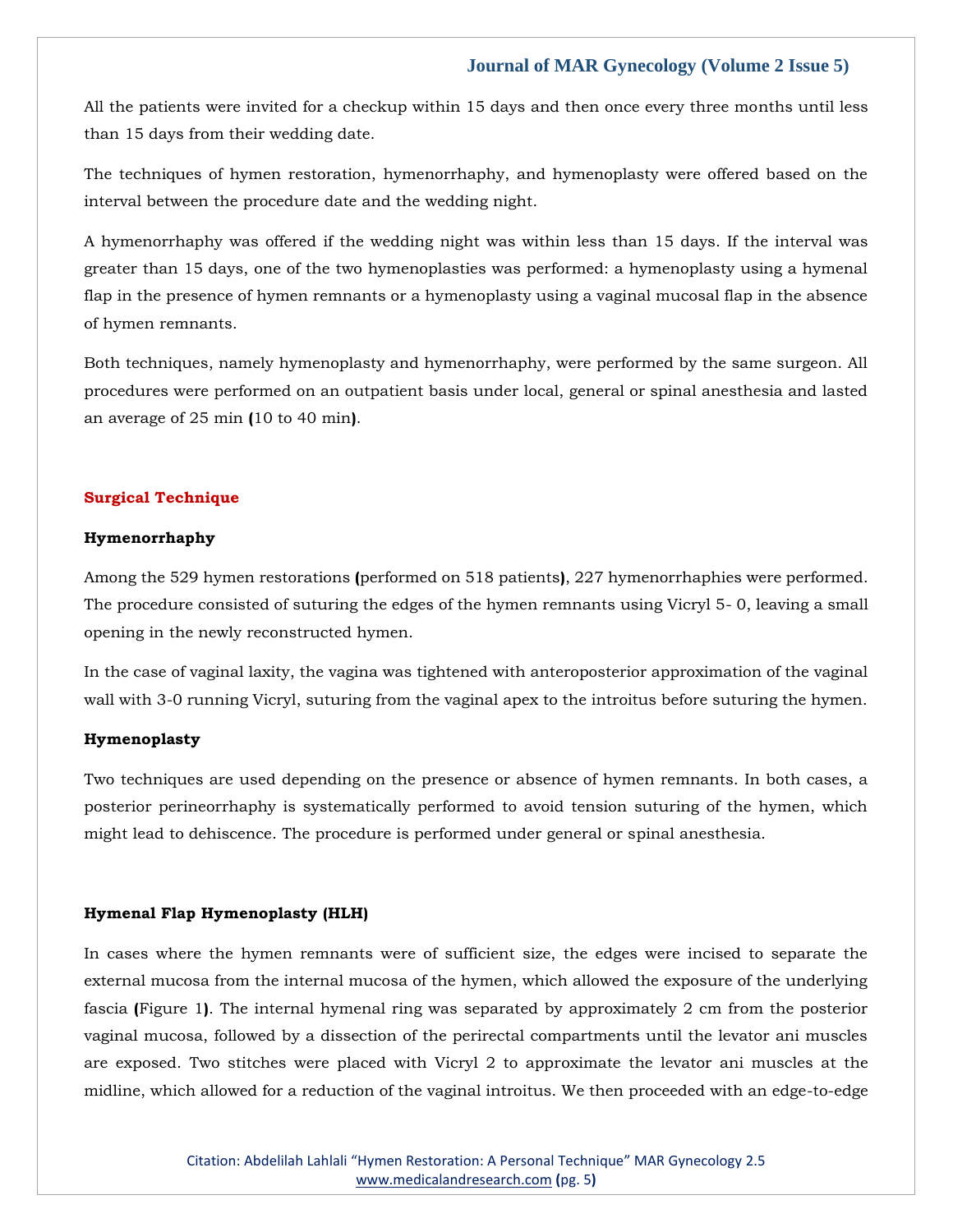suturing of the two hymenal flaps with a Vicryl 5-0 and the needle was introduced deep to pick up the approximated muscles and pull them back.



**Figure 1.** Hymenoplasty using a hymenal flap.

## **Vaginal Flap Hymenoplasty (HLV)**

If no hymen remnants were available, a vertical incision was made through the posterior vaginal wall from the hymen to a depth of approximately 2 to 3 cm **(**Figure 2**)**. Next, the vaginal was dissected starting at the 6 o'clock position and moving clockwise to the 10 o'clock position and then anticlockwise from the 6 o'clock to the 2 o'clock position. Then, perirectal compartments were dissected to proceed with a perineorrhaphy followed by the closure of the donor site. De- epithelialization was then performed by cutting the external edge of one of the vaginal flaps with fine scissors. The edge was then folded and brought to the internal edge of the fixed edge of the other flap and sutured with Vicryl 5-0 while it was attached to the posterior vaginal wall. The other flap was folded and overlapped over the first one, and it was also so sutured with Vicryl 5-0 on the lateral aspect of the fixed edge of the first flap.

All procedures were performed on an outpatient basis, with an average duration of 25 minutes **(**range, 10 to 40 minutes**)**. Patients were systematically treated with a combination of antibiotics, metronidazole, and anti-inflammatory drugs.

After the intervention, patients were advised to avoid the following:

- Side or straddle splits
- Increased abdominal pressure
- Bath
- Tampons
- Self-examination to check the integrity of the hymen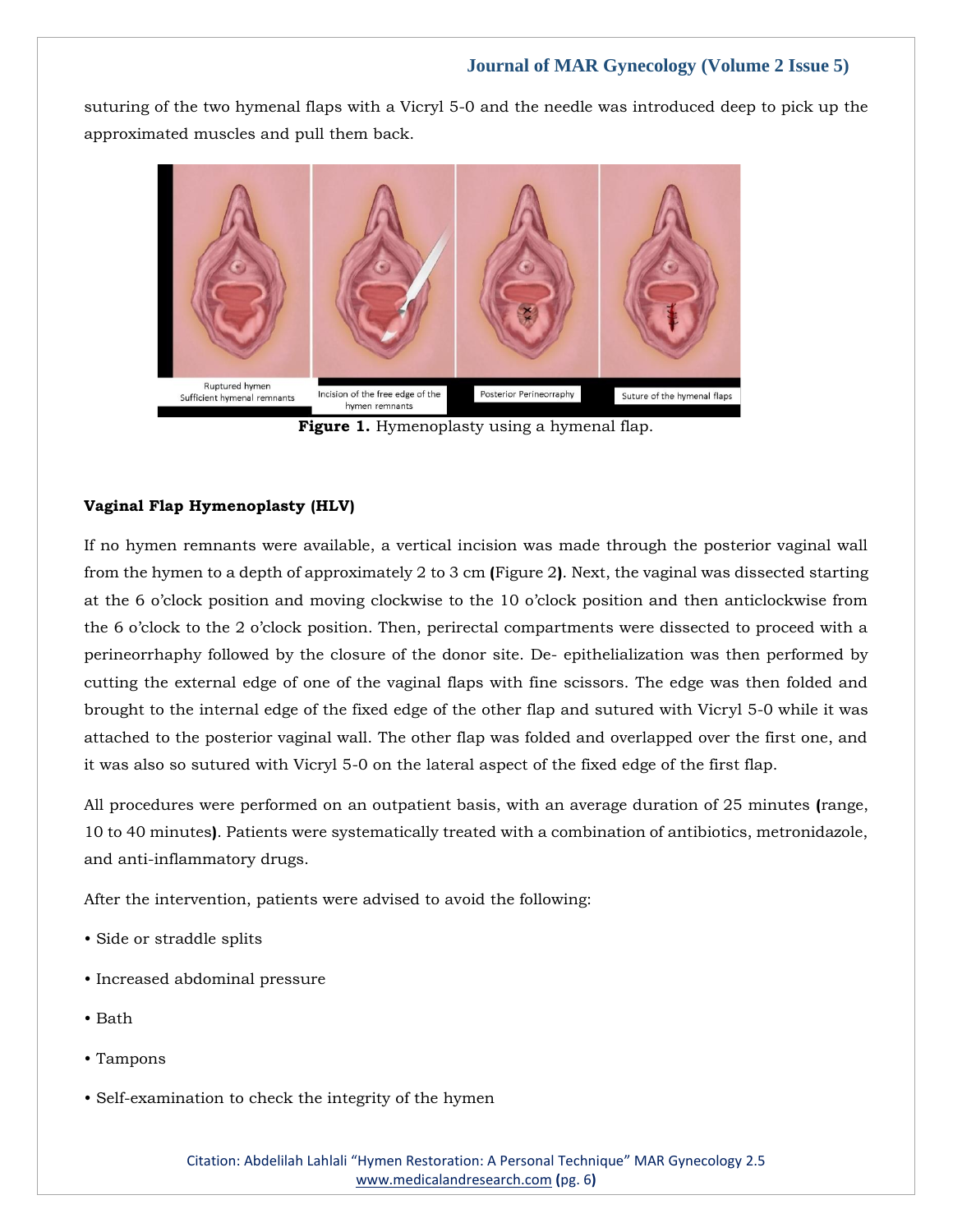• Penetrative sexual intercourse, which could compromise the results

The patients were assessed 15 days post-surgery and then once every three months and within 15 days of their wedding.



# **Results**

A total of 518 patients were underwent hymen restoration, including 227 hymenorrhaphies **(**42%**)**, 302 hymenoplasties **(**58%**)**, 204 HLH **(**39%**)**, and 99 HLV **(**19%**)**. Of note, 10 patients underwent a second hymen restoration and one patient a third restoration of her hymen. Overall, 529 hymen restorations were performed. Five patients requested to have the hymenoplasty combined with a nymphoplasty.

The average age of the patients was 32 years **(**range, 18 to 46 years**)**.

The motivations for this type of surgery were variable and included the following: to get married **(**n = 357, 69%**)**, for a failed relationship or engagement **(**n = 102 patients, 20%**)**, for a history of rape **(**n = 15, 3%**)**, for fear of family reprisals **(**n = 24, 4%**)**, and after voluntary termination of a pregnancy or vaginal delivery **(**n = 20, 4%**)**.

Aside from two pregnancies that were discovered fortuitously during the first examination, the following conditions were diagnosed: vaginal septum, salpingitis, vulvar condyloma, uterine myoma, and endometriosis.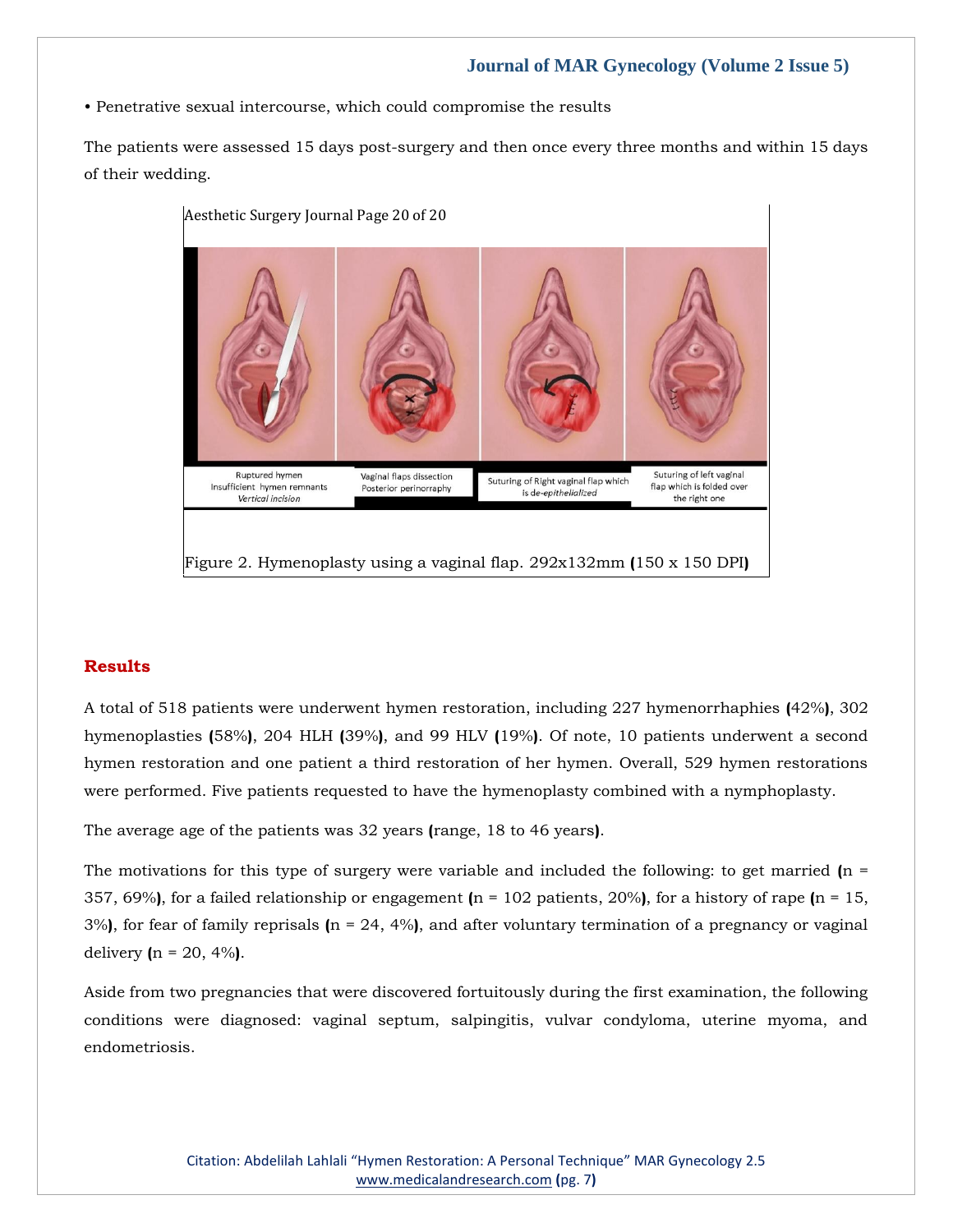## **Failures and Complications**

Among the 518 patients, only alone three **(**0.5%**)** presented an early complication in the form of active hemorrhage requiring surgical hemostasis.

Of the 227 women who underwent a hymenorrhaphy, no failure was reported, and all the patients who had sexual intercourse within 15 days of the procedure experienced vaginal bleeding.

The following complications were documented among the 204 hymenoplasties using hymenal flaps: five failures **(**0.025%**)**, 20 cases of wound dehiscence before the wedding **(**0.1%**)**, five cases of difficult vaginal penetration requiring surgical separation **(**0.01%**)**, and three cases of hemorrhage requiring surgery due to tearing during vaginal penetration **(**0.025%**)**.

Of the 99 hymenoplasties using vaginal flaps, only one failure **(**0.1%**)** was reported; however, the patient did not follow post-surgical care recommendations. Five **(**0.05%**)** of the patients underwent a second procedure to resect tight scars, 10 women **(**0.1%**)** reported difficult vaginal penetration requiring surgical resection of the sutures, two experienced vaginal bleeding due to a tear requiring a resumption of the procedure.

No obstetric complications were reported in our patients.

# **Discussion**

Our study on a series of 518 patients who underwent a hymen restoration allowed for the assessment of the different techniques used depending on the context. Additionally, it provided a detailed description of each technique used in the procedure. Short- and long-term follow-up data highlighted the effectiveness of hymen restoration using the techniques described in this report given the low incidence of failure of the technique and the low rate of reported complications.

According to the medical literature, the rate of bleeding after hymen reconstruction surgery varies between 50 and 67%.8,10–12 However, these results are not acceptable in certain social contexts. In our study, most of the patients were satisfied with the intervention because nearly all of them who got married bled on their wedding night.

The hymen is a membranous tissue surrounding the external vaginal opening. It has no distinct physiological function in the adult female reproductive system, and its appearance may change with hormonal fluctuations and age. The hymen may become thin and, in some cases, almost transparent. **(**4**)** Previous reports showed that only 50 to 60% of women experienced vaginal bleeding during hymen rupture at the first coitus, which occurs probably due to the lack of blood supply. **(**7**)**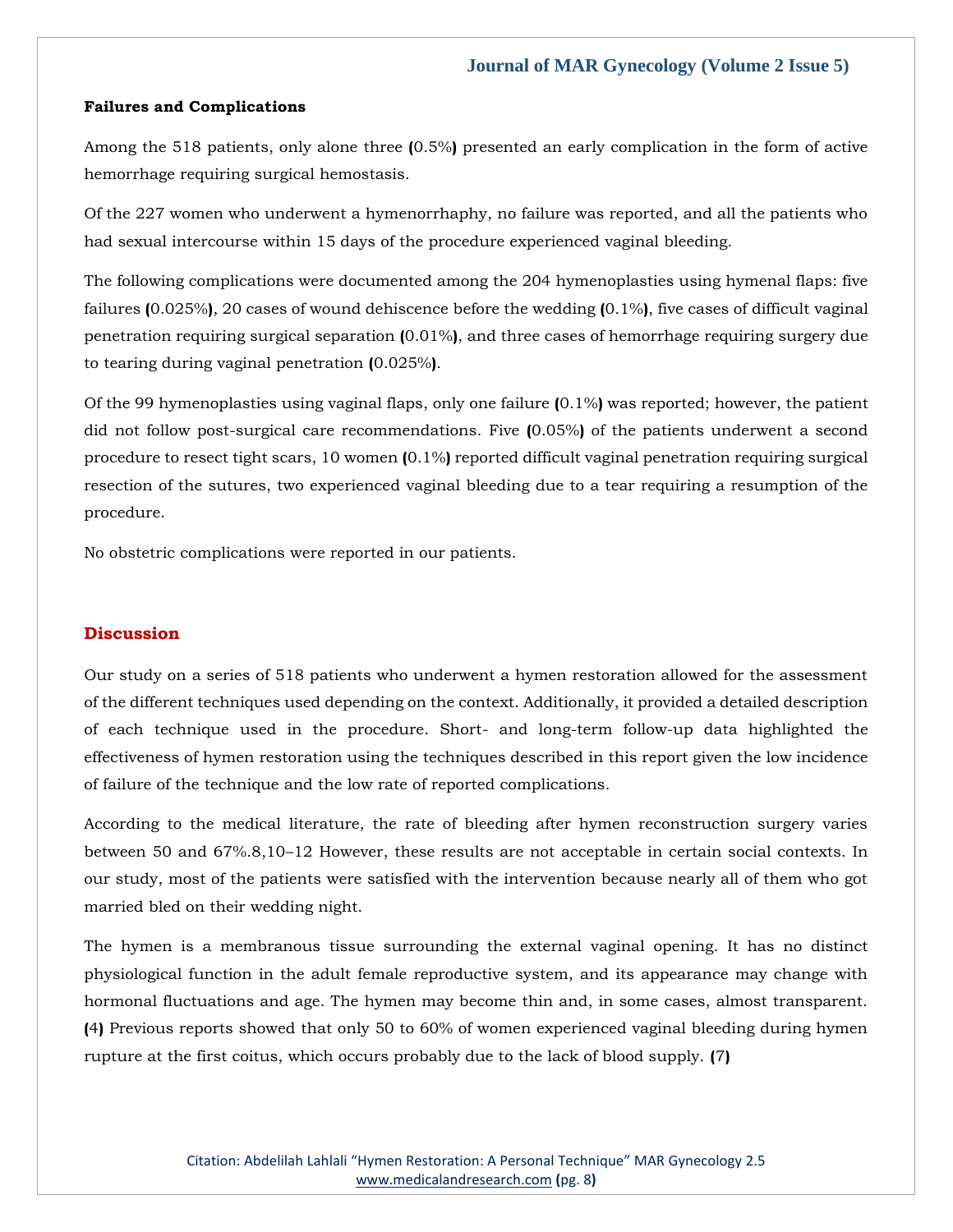The integrity of the hymen can be assessed during a physical examination, performed before marriage, or confirmed by the occurrence of vaginal bleeding resulting from a tear in the hymen at the time of the first sexual intercourse.4 In addition to penetrating sex, activities such as gymnastics, horse riding, cycling or wearing a tampon can cause the hymen to tear. **(**4**)**

The ethics committees of several international medical societies **(**United States, United Kingdom, France, Canada, New Zealand, Australia, and the World Health Organization**)** have generally categorized hymenoplasty as a genital cosmetic procedure.**(**12**)**

Given the lack of a standardized procedure for hymen reconstruction,2,4 investigators have described the following techniques whose main objective was to restore a narrow membranous introitus at the external vaginal orifice: **(**7,12**)**

• Simple suturing of the hymen: Several suturing methods are available for a simple and fast reconstuction. **(**8,12**)**

• Flap technique: This reconstruction technique uses a simple narrow strip of the posterior vaginal wall, as described by Placik,12 or four vaginal mucosa flaps. **(**4**)**

• Surgical adhesions by simply approximating the free borders of the hymen remnants 6 or by overlapping and suturing the remnants. **(**12**)**

• Reduction of the hymenal lumen by approximation by suture **(**7,13**)** or by strapping of the hymenal ring. **(**11**)**

Indeed, the hymen can be restored by suturing it immediately after its rupture. Alternatively, a new hymen can be reconstructed by using the remnants of the torn hymen at a subsequent date. Unfortunately, it is challenging to identify the hymen if the tear was not recent. In cases of secondary repair, the typical approach is to use vaginal mucosal flaps, with the newly reconstructed hymen seemingly strong enough to sustain daily activities, but at the same time weak enough to tear during sexual penetration. **(**4**)**

Ou et al. used a submucosal suture to create an annular hymenal ring around a Hegar dilator.11 Several suturing methods are available for a quick and easy repair. **(**8**)**

Goodman described two techniques. One method involved a reduction of the diameter of the introitus using multiple small diamond-shaped excisions along the edge of the hymenal ring and the other, the most common method, was performed by approximating the identified edges of hymen remnants, followed by "surgical adhesion." **(**13**)**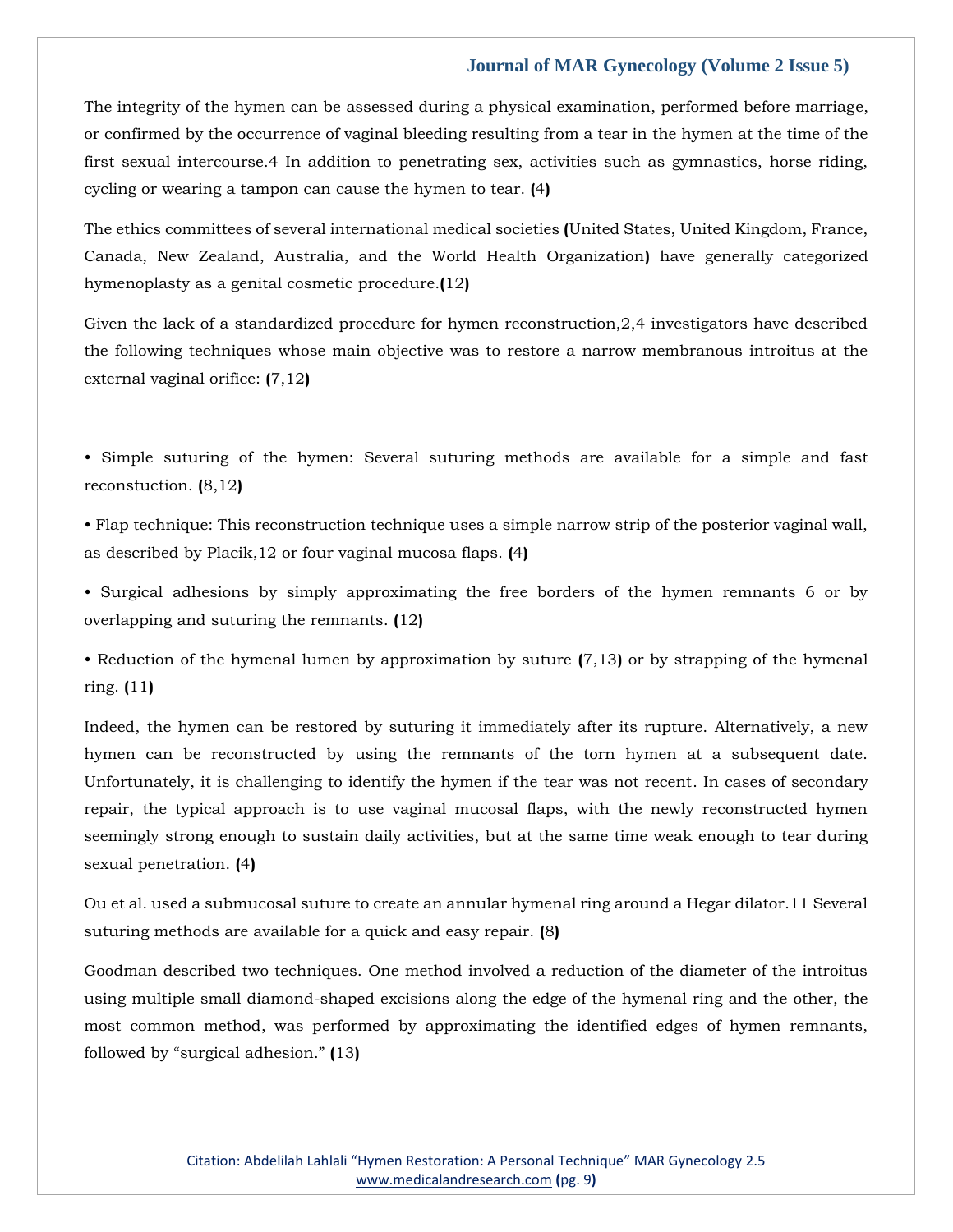In the technique described by Goodman,13 luminal reduction is accomplished with multiple side- byside sutures of the hymen fragments using diamond-shaped excisions between the remnants. The surgical adhesion technique results in lumen obstructions due to end-to-end approximation of the hymen fragments.12

The techniques of hymen reconstruction using flaps are based on a narrow strip of posterior vaginal wall, which will be dissected for reconstruction. These techniques are based on solid principles of plastic surgery and fulfill the basic objective of replacing "similar tissues with similar ones". The color, texture and thickness practically correspond to the original hymen. These random flaps are robust and reliable due to the excellent blood supply to the vaginal mucosa. **(**4**)** A proper reconstruction is necessary for the newly reconstructed hymen to remain intact but weak enough to rupture following penile penetration. If true healing of the squamous epithelium occurs, it may be necessary to free the flap through surgery. **(**4**)**

The suture three stratums around the introitus method described by Wei et al. **(**10**)** uses suture layers in three stratums, including the internal and external mucosa of the hymen and the submucosal fascia. This technique was used on 125 patients in a Chinese center, and only one patient presented an early postoperative complication in the form of uncontrollable bleeding. **(**7**)** However, the results of a study conducted at a Canadian center showed no complication in all the cases that underwent the suture three stratums around the introitus method. **(**7,14**)**

Most authors report only minor complications; however, some mention, without documentation, have reported the risks of excessive hymen repair, including secondary dyspareunia or difficulty in penetration, separation of incisions, absence of bleeding, and serious medical complications. **(**12**)**

In the series of cases reviewed by Longmans et al.15, Ou et al.,**(**11**)** and van Moorst et al.,**(**9**)** failure to bleed and repair were the only complications reported. Non-surgical methods such as creams containing plant extracts and hydroxyethylcellulose substances have been tried. When applied to the vaginal walls, these products can cause swelling and tighten the vagina. Hymen rupture is simulated by bleeding from the vaginal mucosa due to friction. **(**4**)** Other devices have also been used such as the technique of membranes and artificial reservoirs, which involves suturing or placing gelatin capsules filled with a blood substitute inside the vagina to simulate blood loss.

# **Conclusion**

It is extremely important for women planning to get married to eliminate evidence of their sexual experience simply by having "surgical revirgination" in cultures where virginity is highly valued.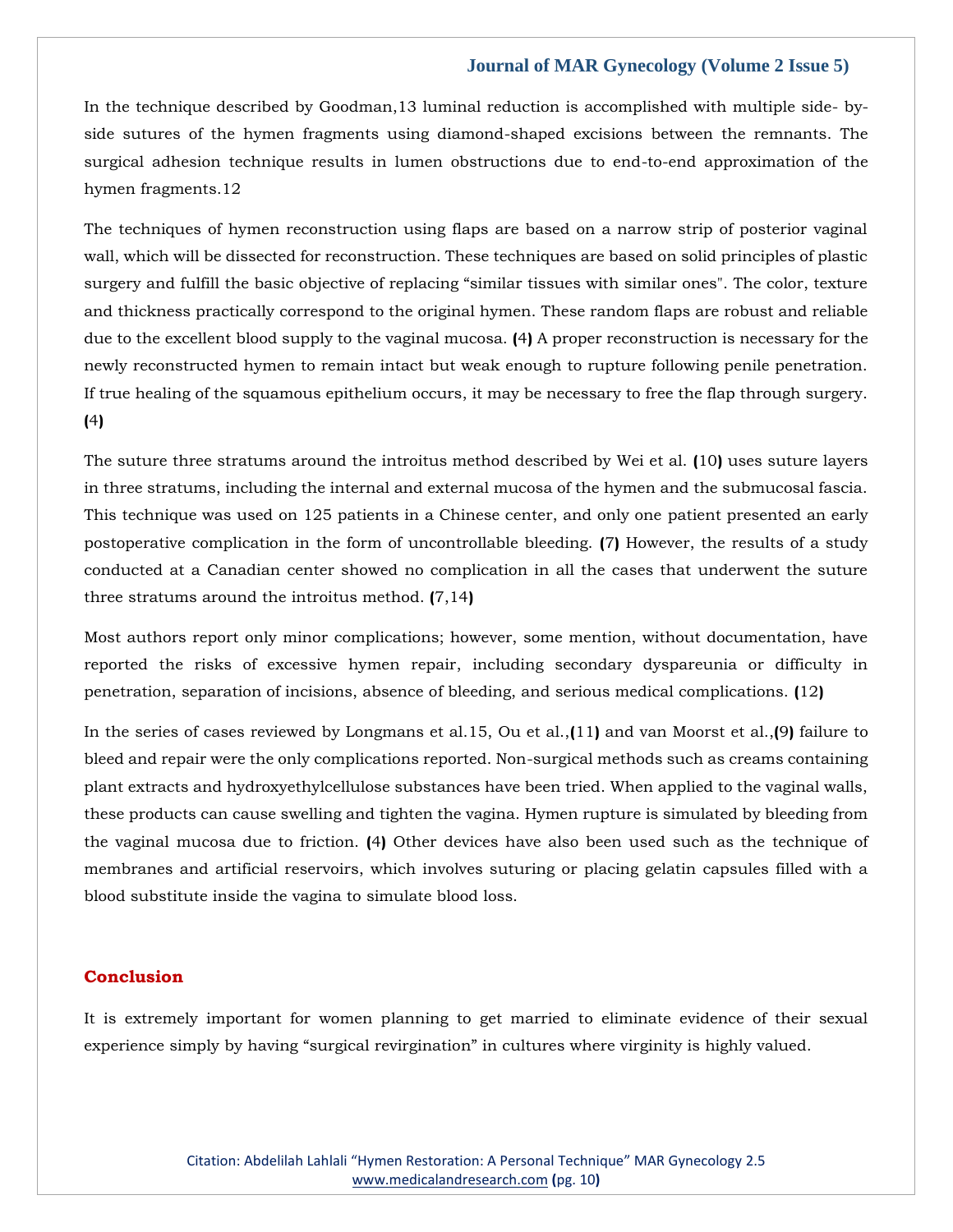Hymenoplasty is controversial and considered to be a socio-cultural surgery and has no medical indication. However, it is interesting in the sense that the most common complication associated with the procedure is wound dehiscence, which is essentially a natural state of the hymen in case of injury.

Surgeons have the obligation of informing their patients that the surgery will cause a significant variation in the morphology of the hymen—the size or diameter of the hymenal ring will not be ideal.

Hymen restoration does not guarantee vaginal bleeding during the first vaginal intercourse. Long- term follow-up in this patient population is limited mainly by the patients' desire for discretion.

The desired result, i.e., bleeding during penetration, is the basis of our techniques, and this can only be achieved with an appropriate indication, good technique, and proper follow-up.

Finally, we confirm the importance of factual sexual and reproductive education to counter the distorted beliefs that misconstrue an "intact hymen" as sign of virginity.

#### **References**

1. Usta I. Hymenorrhaphy: what happens behind the gynaecologist's closed door? J Med Ethics. 2000;26**(**3**)**:217-218. doi:10.1136/jme.26.3.217-a

2. Shaw D, Dickens BM. A new surgical technique for hymenoplasty: A solution, but for which problem? Int J Gynaecol Obstet Off Organ Int Fed Gynaecol Obstet. 2015;130**(**1**)**:1-2. doi:10.1016/j.ijgo.2015.04.023

3. Kadiri G. Au Maroc, la virginité à tout prix : « Ils veulent du sang, alors on leur en donne ». Le Monde.fr. https://www.lemonde.fr/afrique/article/2017/09/24/au-maroc-la-virginite-a- tout-prix-ils-veulentdu-sang-alors-on-leur-en-donne\_5190511\_3212.html. Published September 24, 2017. Accessed April 15, 2020.

4. Saraiya HA. Surgical revirgination: Four vaginal mucosal flaps for reconstruction of a hymen. Indian J Plast Surg Off Publ Assoc Plast Surg India. 2015;48**(**2**)**:192-195. doi:10.4103/0970-0358.163060

5. Dridi IB. Les réfections chirurgicales de l'hymen en Tunisie. Des techniques de purification et d'absolution ? L'Année Maghreb. 2017;**(**17**)**:119-132. doi:10.4000/anneemaghreb.3208

6. Prakash V. Hymenoplasty — how to do. Indian J Surg. 2009;71**(**4**)**:221-223. doi:10.1007/s12262- 009-0057-9

7. Vojvodic M, Lista F, Vastis P-G, Ahmad J. Luminal Reduction Hymenoplasty:

A Canadian Experience With Hymen Restoration. Aesthet Surg J. 2018;38**(**7**)**:802-806. doi:10.1093/asj/sjy023